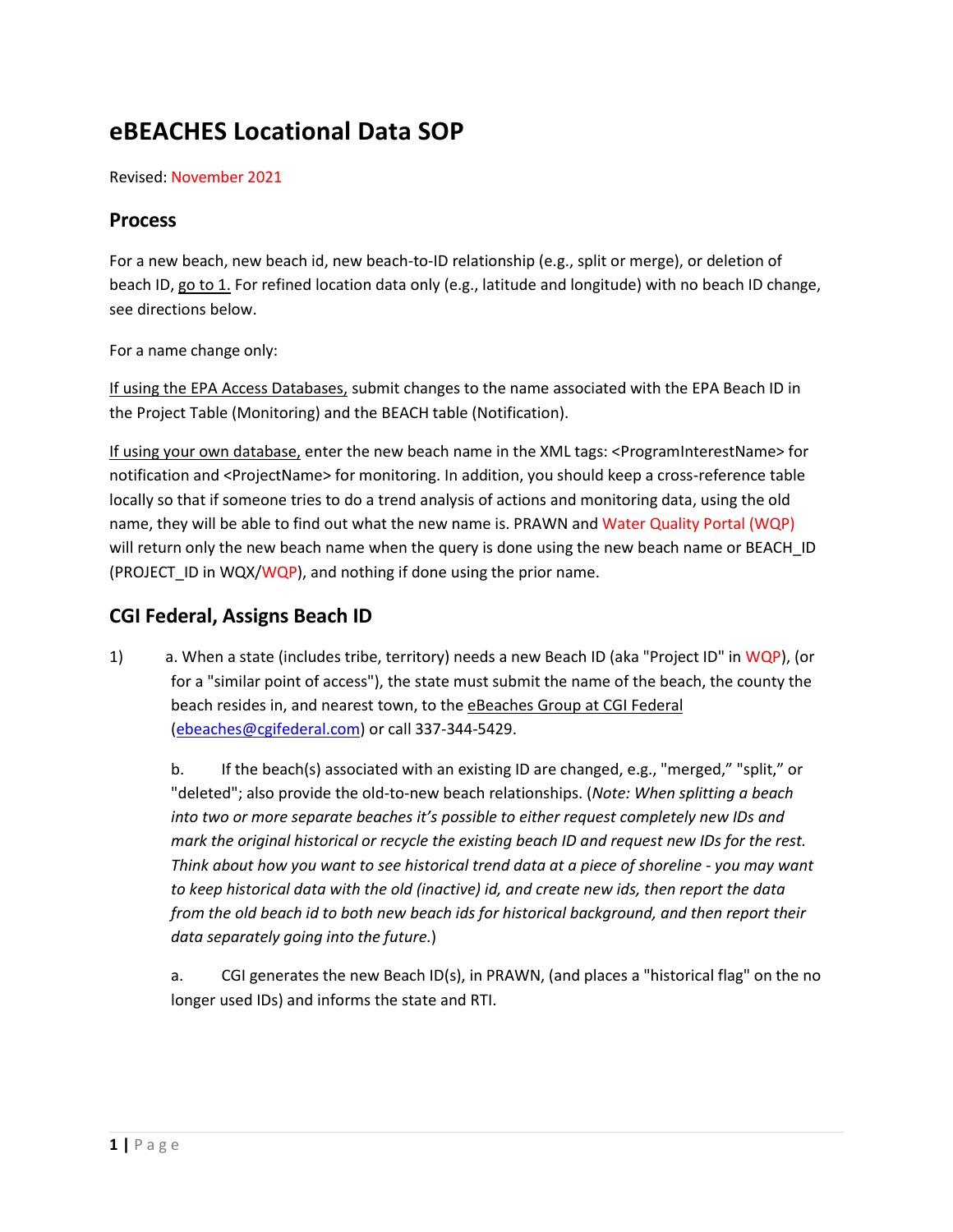### **State Submit Location Data to PRAWN**

2) a. The state uses the Beach ID(s) to submit location data (1a) to PRAWN, including latitude and longitude for beach start and end points. (Also see 9 for state submission of post-quality controlled (QCd) data to PRAWN). Past experience has shown that intermediate beach points will not likely be necessary, as the shape of the beach (and the length) is inherent in the EPA Reach Address Database (RAD) and underlying National Hydrographic Dataset (NHD). In any case, states that use these L/L data to perform their own reach indexing work (see 4) should notify Bill Kramer immediately upon upload of location data to PRAWN, so that he can alert RTI to look for separately e-mailed shapefiles.

The latitude/longitude data should be verified before submitting to PRAWN. Google earth can be used to perform this verification. Download Google earth from [http://earth.google.com/download-earth.html.](http://earth.google.com/download-earth.html) Double click on the Google earth icon to open the application. You can check the latitude/longitude data by entering the points in the "fly-to" tab in the Google Earth side bar.

[Note: The latitude and longitude or shape file will be used to index the beach to the RAD to enable length calculation, enable relating to other data (e.g. permitted outfall locations), and hydrologic networking (e.g., flow modeling).]

b. Beach location updates will be initiated by CGI making available to RTI a list of new or revised Beach IDs and their associated latitude and longitude points on at least the last workday of each month during the standard data loading timeframe (October through May). Outside of this timeframe, this will happen quarterly.

a. Upon receipt of the BEACH ID(s), the state should also submit to PRAWN beach attribute data\* which will show in BEACON Reports even before the beach is mapped (\*see §3.1.3, 3.1.4, 3.1.7 of the Beach Notification Access Database User Guide ([https://www.epa.gov/beach](https://www.epa.gov/beach-tech/submitting-data-epa#notify)[tech/submitting-data-epa#notify](https://www.epa.gov/beach-tech/submitting-data-epa#notify)) – click on #1.

## **RTI Performs Indexing to NHD**

3) a. With EPA approval from Bill Kramer [\(kramer.bill@epa.gov\)](mailto:kramer.bill@epa.gov), the state could request that the latitude and longitude data be reach indexed by RTI.

### **RTI Assists State or State Performs Indexing to NHD**

4) a. RTI assists the states to add the Beach ID(s) to NHD using the Hydrography Event Management (HEM) Tool and HEM EPA Add-On Tools. For assistance contact Kibri Everett (RTI) [keverett@rti.org](mailto:keverett@rti.org) 919-541-5940; Information on HEM tools can be found at: <http://nhd.usgs.gov/tools.html#hem>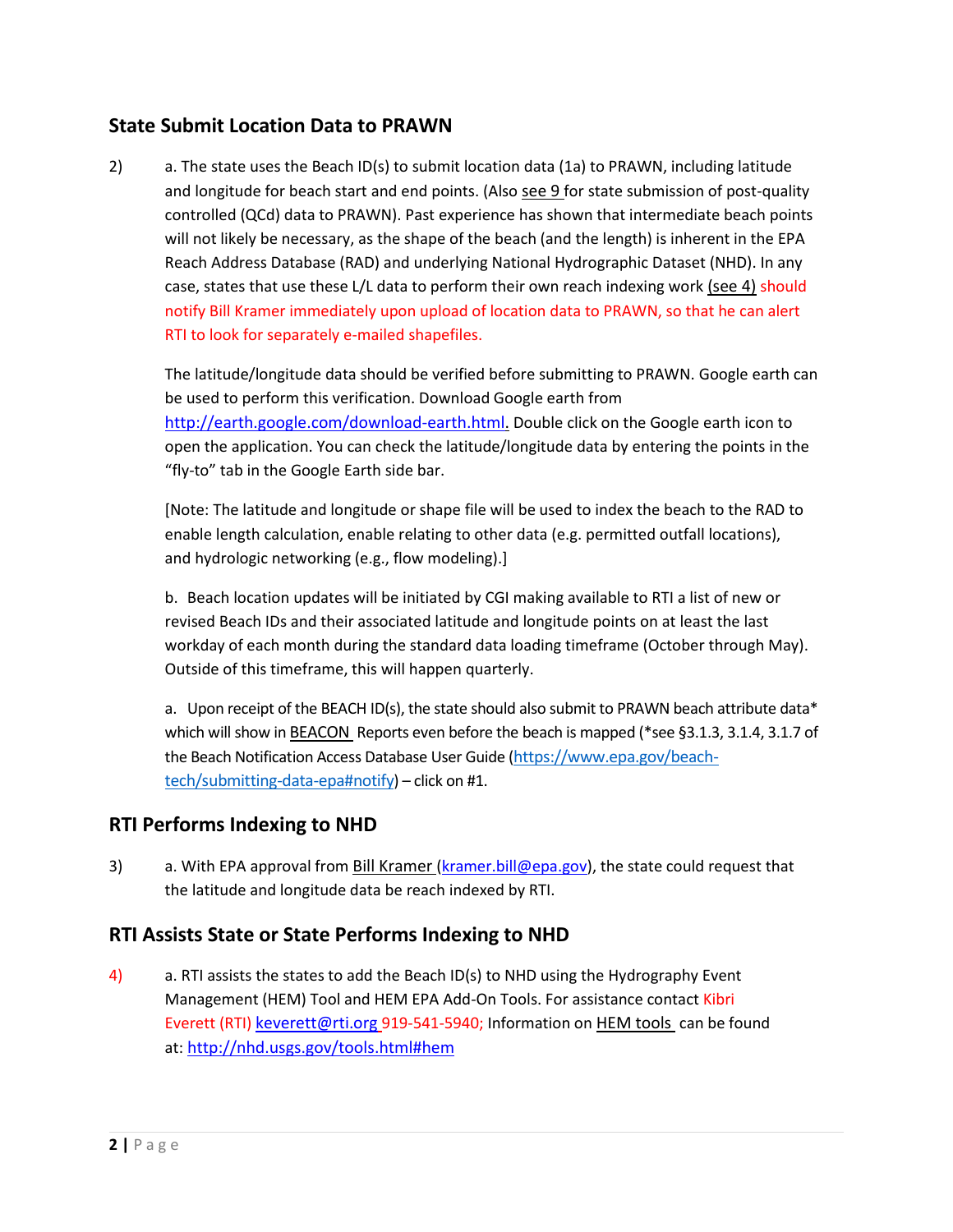b. State uses HEM Tools to index (or re-index) the beach to the NHD. The state can contact Bill Kramer about submitting the reach indexing to the RAD.

## **QC of Reach Indexing**

- 5) RTI performs QC on the state's NHD event shapefiles or geodatabase.
	- a. If from step 3a, then RTI performs reach indexing and performs internal QC. RTI will generate a review package and send it to the state for approval <https://www.epa.gov/beach-tech/submitting-data-epa#locate> – click on #4. Upon approval from state, RTI will send the geodatabase to ERG for updating of the RAD
	- b. If from step 4, then RTI works with the state to QC the file. RTI can also assist users in submitting the file to the NHDevent flow via CDX (see 4b).
	- Note: If a state provides new latitude/longitude data during the indexing process, they should also re-submit this data to CGI Federal for inclusion in PRAWN.

## **ERG Updates RAD**

- 6) Environmental Research Group (ERG) updates the RAD and notifies RTI and EPA. Once loaded into the RAD, the program-attributed ArcGIS Server based beaches service is used to display data in BEACON. In addition to the attributed service, WATERS provides access to the indexed NHDPlus beaches data via the following sites:
	- Beaches NHDPlus Indexed Dataset in Shapefile and File Geodatabase Format here: <https://www.epa.gov/waterdata/waters-geospatial-data-downloads#Beaches>
	- Beaches indexed service (no program attributes) here: <https://watersgeo.epa.gov/arcgis/rest/services/OWRADNP21/BEACHNP21/MapServer>
	- WATERS Upstream / Downstream service here: <https://www.epa.gov/waterdata/upstreamdownstream-search-service>

## **CGI Assembles All Locational Data in PRAWN**

7) For Allotment Formula purposes, PRAWN will assign "beaches and similar points of access" a default minimum nominal length for RAD calculated values. This will replace any shorter RAD length, and will only be used for allotment formula purposes.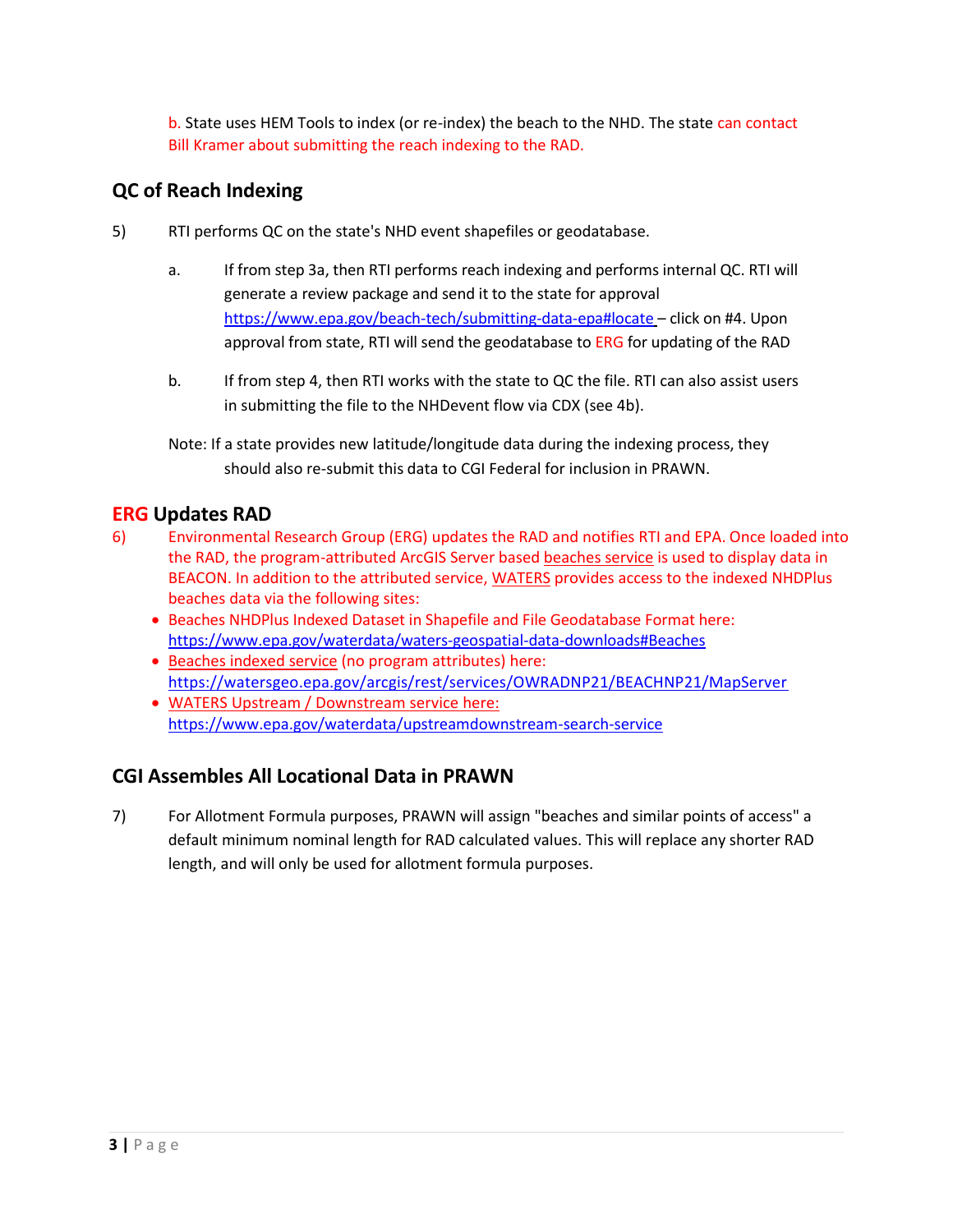## **EPA Confirms All State Data QC for List of Beaches and Allotment Formula**

- 8) EPA confirms with states that all location data updates from QC, or other changes to PRAWN, are correct. The updated indexed beach location data generated from the latitude and longitude data stored in PRAWN is sent to those jurisdictions for review. The instructions for the review process can be downloaded at: [https://www.epa.gov/beach-tech/submitting](https://www.epa.gov/beach-tech/submitting-data-epa#locate)[data-epa#locate](https://www.epa.gov/beach-tech/submitting-data-epa#locate) – click on #4.
- 1) Based on the QC, states should submit corrections to their locational data in PRAWN and/or RAD, as in 2) above.

### **EPA Use of List of Beaches and Length Data**

- 2) This data will be used as needed to publish the National List of Beaches and a lengthbased allotment formula the National List of Beaches is posted on the Beach website at <https://www.epa.gov/beach-tech/national-list-beaches>
- 3) The new and/or revised indexed location data are published on a beach-by-beach basis on BEACON, see 6; updated in the RAD; and as entered into PRAWN, see 8.] The locational data is gathered for display in BEACON. However, since the data resides in the RAD, it is also available in the Water section of the MyEnvironment Mapping application [http://www.epa.gov/myenvironment/.](http://www.epa.gov/myenvironment/)

Use these steps to locate information about Beach Act data.

- a. Under "Other Sites of Interest," click on Geospatial Download
- b. In the sentence under the paragraph at the top of the page click on "EPA's Environmental Dataset Gateway (EDG)".
- c. In the Environmental Dataset Gateway, type "Beaches" and click Enter.
- d. On the page that appears, on the right side of the page, click on "National List of Beaches".
- e. Beside EDG Links, click on "Details".
- f. The page that appears includes a description of Beach Act data and provides metadata.

#### **Appendix A**

#### **Acquiring and Storing Beach Length Data**

This Locational Data Management SOP (as described above) uses PRAWN to store beach location data (latitude and longitude), and the Reach Address Database (RAD) to generate nationally-normalized beach lengths for use in the Beach Program Grant allotment formula.

#### **Why use RAD in the beaches allotment formula?**

The RAD is regularly used by national water programs to provide statistics on program features, (i.e., number of beaches, beach miles by state) that are comparable nation-wide, e.g., they have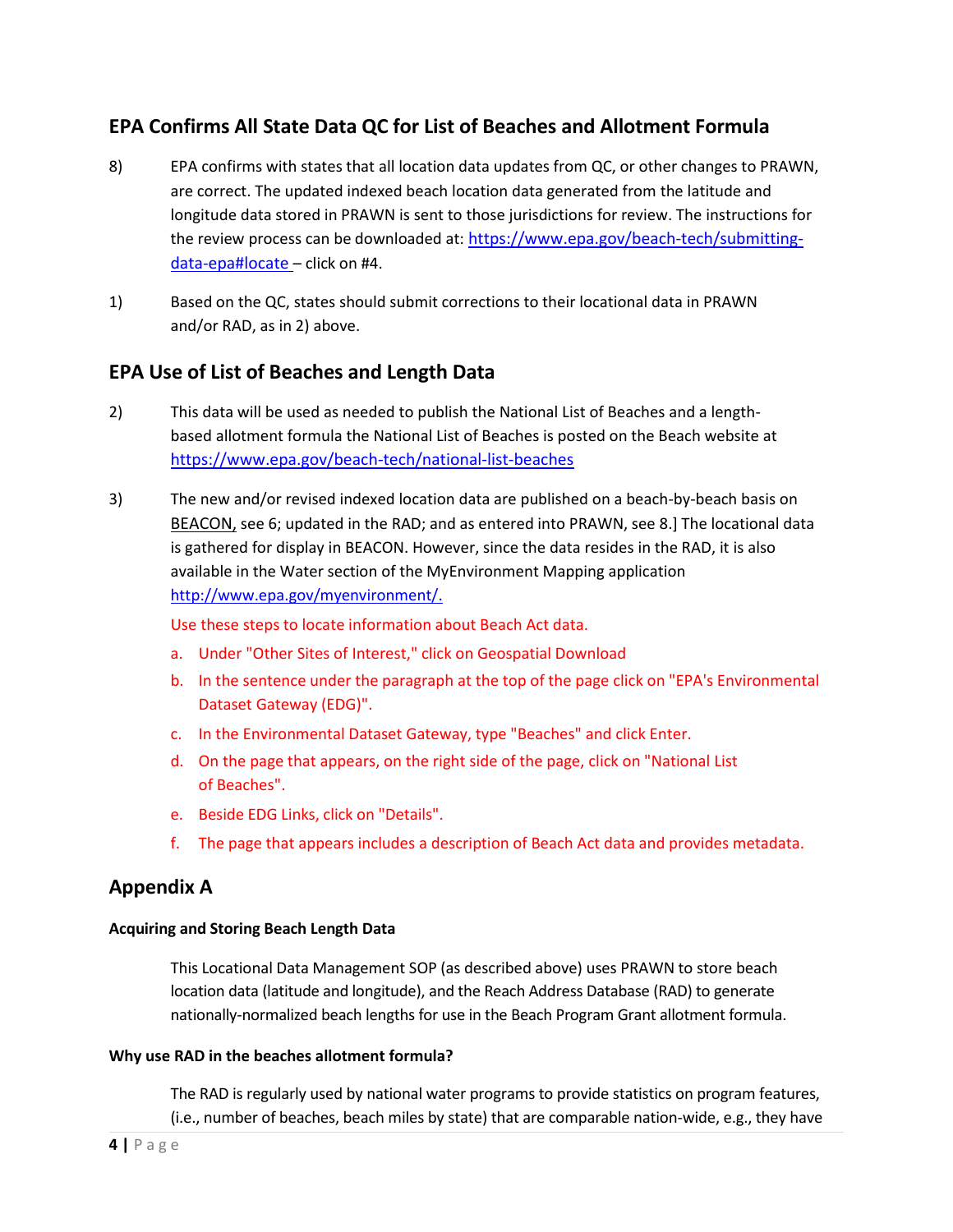been normalized in scale, units of measure, precision, and accuracy. This means the length of a beach in the RAD may be different than the length measured by a state. However, it is equitable for all states because the normalized lengths are included in each state's total beach miles, and presented as their percentage of the national total in the proposed allotment formula.

The RAD stores the reach address of each beach or "similar point of access," which has been linked to the underlying surface water features (ocean, estuary, lakes, etc) in the NHD. These reach addresses record the geographic location and extent of each beach or similar point of access in both tabular and spatial formats. Periodically, EPA retrieves an updated version of the NHD from USGS and migrates all reach addresses then in the RAD to this new version, providing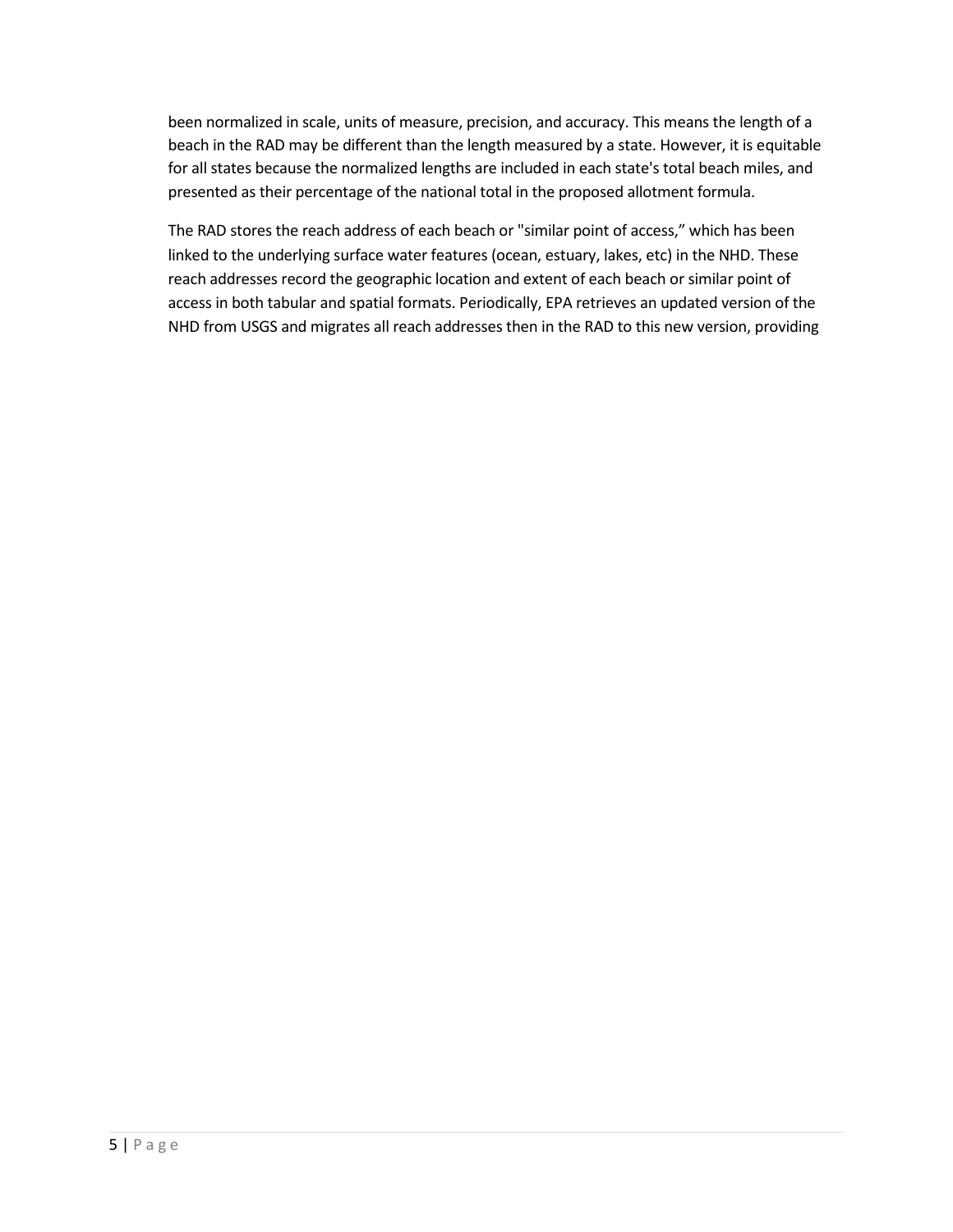a version of the NHD with the latest set of reach address indexed to the latest hydrologic basemap.

The only information about an individual beach or similar point of access stored in the RAD is its reach address. Additional descriptive information for each feature is stored in PRAWN and/or WQP. A unique Beach ID (Project ID in WQP) is used to relate the reach address for each Water Program feature found in the RAD with the other detailed data for that feature found in the separate databases. This unique Water Program feature ID is also called the Entity ID. Using Geographic Information System (GIS) terminology, the Water Program feature ID is the key for relating the event tables and shapefiles with the corresponding attribute information for that feature.

Metadata for the NHD use data elements from the "Content Standards for Digital Geospatial Metadata" (Federal Geographic Data Committee, 1994). The standard allows the identity, quality, spatial data organization and reference, entity and attribute definitions, distribution sources and forms, and metadata of the data to be documented. The metadata are provided as text files. A general set of metadata accompanies each set of data. This metadata provides general information that applies to all data. PRAWN (and its companion notification Access database) uses the relevant standards in a data structure similar to WQX/WQP to reduce user training effort. (See Appendix B)

On August 13, 2008, EPA published (OW-FRL-8703-9) an ACTION: Notice of Expected Changes to the Grant Allocation Formula for Awarding Grants under the BEACH Act.

That notice described EPA's intent to base allotment of certain unused funds and new funds over \$10M on a formula that includes a factor, by jurisdiction, of total monitored beach miles, grouped into categories (pp. 47159):

They [the Workgroup] started their discussions with a common view that actual beach miles would be the most preferable measure because it is a direct measurement, rather than a surrogate and is also available as a data field in EPA's Program tracking, beach Advisories, Water quality standards, and Nutrients (PRAWN) database. PRAWN is used by EPA to store information on State and Territorial beach advisories and closings. However, the workgroup found several issues with the current information in PRAWN on actual total beach miles. The workgroup noted significant differences in reported beach mileage due to several factors. First, States and Territories have different ways for computing total beach miles in the data that they input into PRAWN. Second, not all States and Territories had input complete information about beach length into PRAWN. Finally, the workgroup noticed what appeared to be inconsistencies between entries in PRAWN and similar data from other sources.

As a result, the workgroup recommended that EPA improve the completeness and accuracy of the total beach mile data in PRAWN before considering using it in the allocation formula. EPA is continuing to compile and review for accuracy beach mileage information for all the BEACH Act States and Territories and expects to have more reliable data on beach mileage by mid-2009.